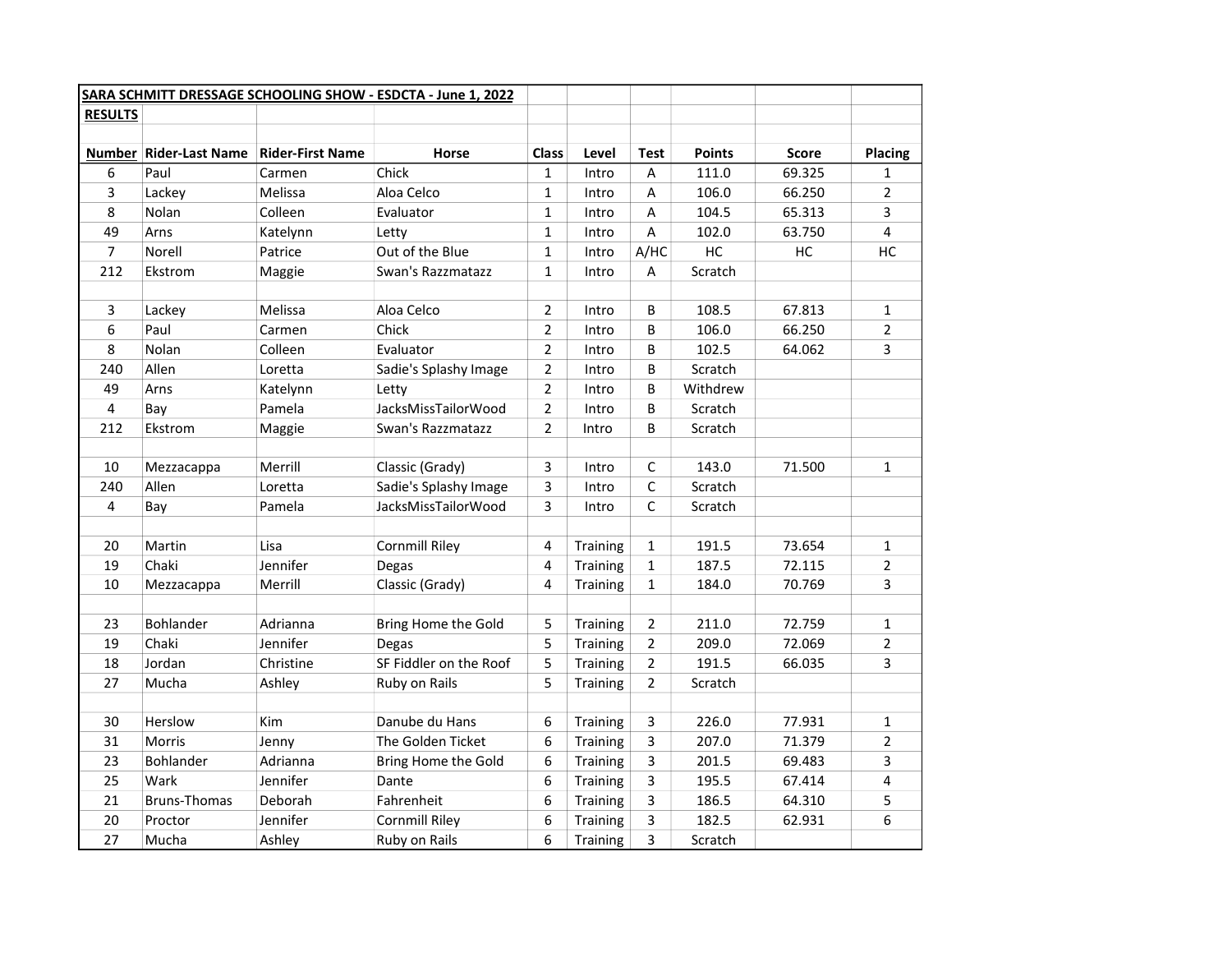| 13  | Ortepio             | Sharon      | Maxima                   | $\overline{7}$ | $\mathbf{1}$   | $\mathbf{1}$   | 200.5   | 69.138 | $\mathbf{1}$            |
|-----|---------------------|-------------|--------------------------|----------------|----------------|----------------|---------|--------|-------------------------|
| 14  | Fant                | Denise      | Iron                     | $\overline{7}$ | $\mathbf{1}$   | $\mathbf{1}$   | 198.0   | 68.276 | $\overline{2}$          |
| 17  | Norell              | Kaitlyn     | <b>Remington FHF</b>     | $\overline{7}$ | $\mathbf{1}$   | $\mathbf{1}$   | 188.5   | 65.000 | 3                       |
| 21  | <b>Bruns-Thomas</b> | Deborah     | Fahrenheit               | $\overline{7}$ | $\mathbf{1}$   | $\mathbf{1}$   | 186.5   | 64.310 | $\overline{\mathbf{4}}$ |
| 11  | Olijslager          | Erika       | SF Fantasia              | $\overline{7}$ | $\mathbf{1}$   | $\mathbf{1}$   | 186.0   | 64.138 | 5                       |
| 25  | Wark                | Jennifer    | Dante                    | $\overline{7}$ | $\mathbf{1}$   | $\mathbf{1}$   | 174.0   | 60.000 | 6                       |
|     |                     |             |                          |                |                |                |         |        |                         |
| 17  | Norell              | Kaitlyn     | <b>Remington FHF</b>     | 8              | $\mathbf{1}$   | $\overline{2}$ | 234.5   | 67.000 | $\mathbf{1}$            |
| 9   | Keeler              | Patty       | Vintage                  | 8              | $\mathbf{1}$   | $\overline{2}$ | 203.0   | 58.000 | $\overline{2}$          |
|     |                     |             |                          |                |                |                |         |        |                         |
| 238 | O'Leary             | Maggie      | Leo                      | 9              | $\mathbf{1}$   | 3              | 262.0   | 72.778 | $\mathbf{1}$            |
| 44  | <b>Bradford</b>     | Jo          | Spencer                  | 9              | $\mathbf{1}$   | 3              | 259.5   | 72.083 | $\overline{2}$          |
| 11  | Olijslager          | Erika       | SF Fantasia              | 9              | $\mathbf{1}$   | 3              | 249.5   | 69.306 | 3                       |
| 9   | Keeler              | Patty       | Vintage                  | 9              | $\mathbf{1}$   | 3              | 232.0   | 64.445 | 4                       |
| 41  | Chilcoat            | Amy         | <b>Lhemon Pie</b>        | 9              | $\mathbf{1}$   | 3              | 226.0   | 62.778 | 5                       |
|     |                     |             |                          |                |                |                |         |        |                         |
| 44  | <b>Bradford</b>     | Jo          | Spencer                  | 10             | $\overline{2}$ | $\mathbf{1}$   | 260.5   | 70.405 | $\mathbf{1}$            |
| 43  | Smith               | Natasha     | Individu                 | 10             | $\overline{2}$ | $\overline{2}$ | 279.0   | 68.049 | $\overline{2}$          |
| 40  | Label               | Katie       | Mr. Big Blue Eyes        | 10             | $\overline{2}$ | 1              | 251.0   | 67.838 | 3                       |
| 48  | Allen               | Kari        | <b>Relentless MEE</b>    | 10             | $\overline{2}$ | $\overline{2}$ | 276.5   | 67.439 | 4                       |
| 48  | Allen               | Kari        | <b>Relentless MEE</b>    | 10             | $\overline{2}$ | 1              | 247.5   | 66.891 | 5                       |
| 43  | Smith               | Natasha     | Individu                 | 10             | $\overline{2}$ | $\mathbf{1}$   | 246.0   | 66.622 | 6                       |
| 39  | Pyka                | Sherri      | El Paso                  | 10             | $\overline{2}$ | $\mathbf{1}$   | 244.0   | 65.946 |                         |
| 38  | Lambert             | Beth        | Sheyenne                 | 10             | $\overline{2}$ | 3              | 276.5   | 65.833 |                         |
| 41  | Chilcoat            | Amy         | <b>Lhemon Pie</b>        | 10             | $\overline{2}$ | $\mathbf{1}$   | 225.0   | 60.811 |                         |
|     |                     |             |                          |                |                |                |         |        |                         |
| 33  | Lambert             | <b>Beth</b> | <b>Berktzicht Alfred</b> | 11             | 3              | 3              | 276.0   | 69.000 | $\mathbf{1}$            |
| 33  | Lambert             | Beth        | <b>Berktzicht Alfred</b> | 11             | 4              | $\mathbf{1}$   | 261.5   | 67.051 | $\overline{2}$          |
| 37  | Abner               | Laura       | Carnaval                 | 11             | 3              | 1              | 240.0   | 64.865 | 3                       |
| 32  | Turner              | Janice      | Izack                    | 11             | 4              | 3              | 232.0   | 64.445 | 4                       |
| 35  | McCartney           | lan         | Hermann Heine            | 11             | 3              | 1              | 232.0   | 62.703 | 5                       |
| 34  | Cooper              | Teresa      | <b>Bolt</b>              | 11             | 3              | $\mathbf{1}$   | 215.0   | 58.243 | 6                       |
| 37  | Abner               | Laura       | Carnaval                 | 11             | 3              | 3              | Scratch |        |                         |
|     |                     |             |                          |                |                |                |         |        |                         |
| 15  | Reilly              | Lee         | Drifters Way             | 12             | PSG            |                | 245.5   | 72.206 | 1                       |
| 12  | <b>Butz</b>         | Linda       | <b>BR Dannys Secret</b>  | 12             | <b>PSG</b>     |                | 211.5   | 62.206 | $\overline{2}$          |
|     |                     |             |                          |                |                |                |         |        |                         |
|     |                     |             |                          |                |                |                |         |        |                         |